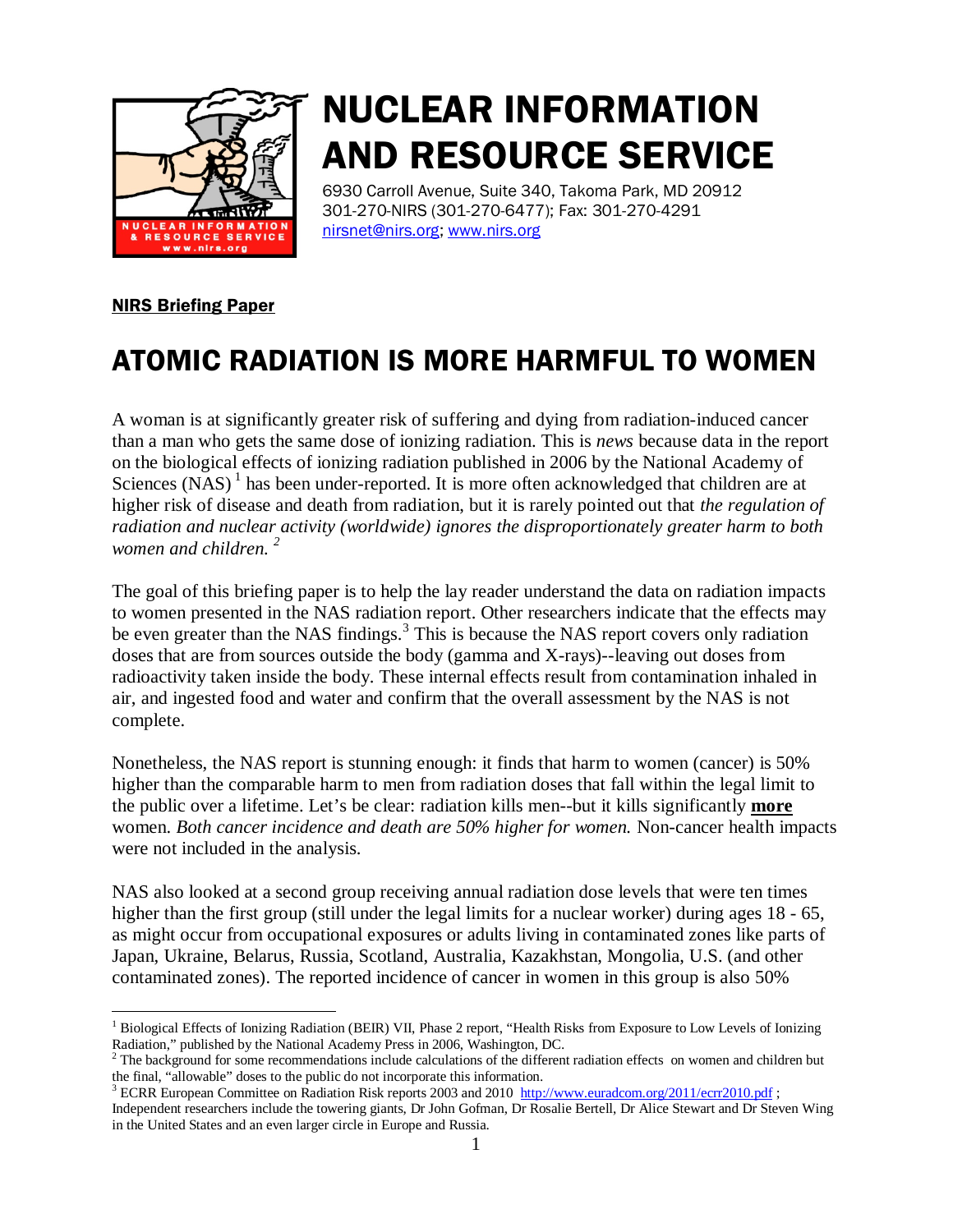higher when compared to men who got the same dose level. Women in this group were 40% more likely to die of their cancer than men in this group. The overall cancer rate (both incidence and mortality for both men and women) is higher in this more highly exposed group. For more details on this data<sup>4</sup> see "An Explanation..." section below.

The fact that this information has not been widely reported has deprived women of our right to know about this threat and protect ourselves from this harm. *In addition to the "right to know," women have the right to protection.* The U.S. Constitution guarantees "equal protection under the law." International "allowable" radiation levels do not reflect disproportionate harm to women – or the extent to which they say they do, they are not protective.

In the U.S. it may be necessary to depart from the international radiation regime in order to deliver constitutional rights to the more than 150 million females in the United States.

Further, this situation violates the Right to Free Prior and Informed Consent as recognized throughout the UN Declaration on the Rights of Indigenous Peoples and other international human rights instruments, norms and standards;<sup>5</sup> particularly Article 19:

*States shall consult and cooperate in good faith with the indigenous peoples concerned through their own representative institutions in order to obtain their free, prior and informed consent before adopting and implementing legislative or administrative measures that may affect them.* 

To our knowledge, no women, indigenous or otherwise, have given "informed consent" to a striking lack of protection from ionizing radiation.

### Children

It has long been understood that children and the unborn are at greater risk from exposure to ionizing radiation than adults of either gender. During the rapid cell division in growing young bodies DNA is more vulnerable to damage from radiation. It is more difficult to find reports on gender-specific data comparing differences in harm to boys and girls or to embryos exposed to ionizing radiation.<sup>6</sup>

### No Safe Dose

It is vital to keep in mind that there is no "safe" dose of radiation to anyone of either gender, or any age.<sup>7</sup> This is because any radioactive emission has the potential to cause damage that over time becomes cancer. Cancer is harm--and many cancers have the potential to be lethal. The cells of our bodies have repair mechanisms that in some cases can reverse the damage caused by radiation--but the amount of exposure, type of exposure (internal, external), timing of exposure and presence of other carcinogens and stressors impact this function. There is evidence that

 $\frac{1}{4}$  [See Note 1] Table 12D-3 on page 312 of the BEIR VII report called "**Lifetime Attributable Risk of Solid Cancer Incidence and Mortality."** The original is available on-line from the National Academy press at:

 $\frac{\text{http://www.nap.edu/openbook.php/record_id=11340&page=312}}{\text{United Nations Declaration on the Rights of Indigenous Peoples Adopted by General Assembly Resolution 61/295 on 13}}$ 

September 2007, posted on-line at: <u>http://www.un.org/esa/socdev/unpfii/en/drip.html</u><br><sup>6</sup> See "Radiation and Children: The Ignored Victims" web posted at: <u>http://www.nirs.org/radiation/radiationhome.htm</u> and included in "Transforming Terror, Remembering the Soul of the World" 2011, edited by Susan Griffin and Karin Lofthus Carrington, University of California Press (p  $34 - 36$ ).

 $^7$  All the BEIR reports of the National Academy of Science affirm this finding. The Environmental Protection Agency states in the Safe Drinking Water Standards that there is no safe concentration of any radioactive material. The radiation standards of the US Nuclear Regulatory Commission are also based on the "linear no threshold" model which states that in order to have zero risk, there must be zero dose.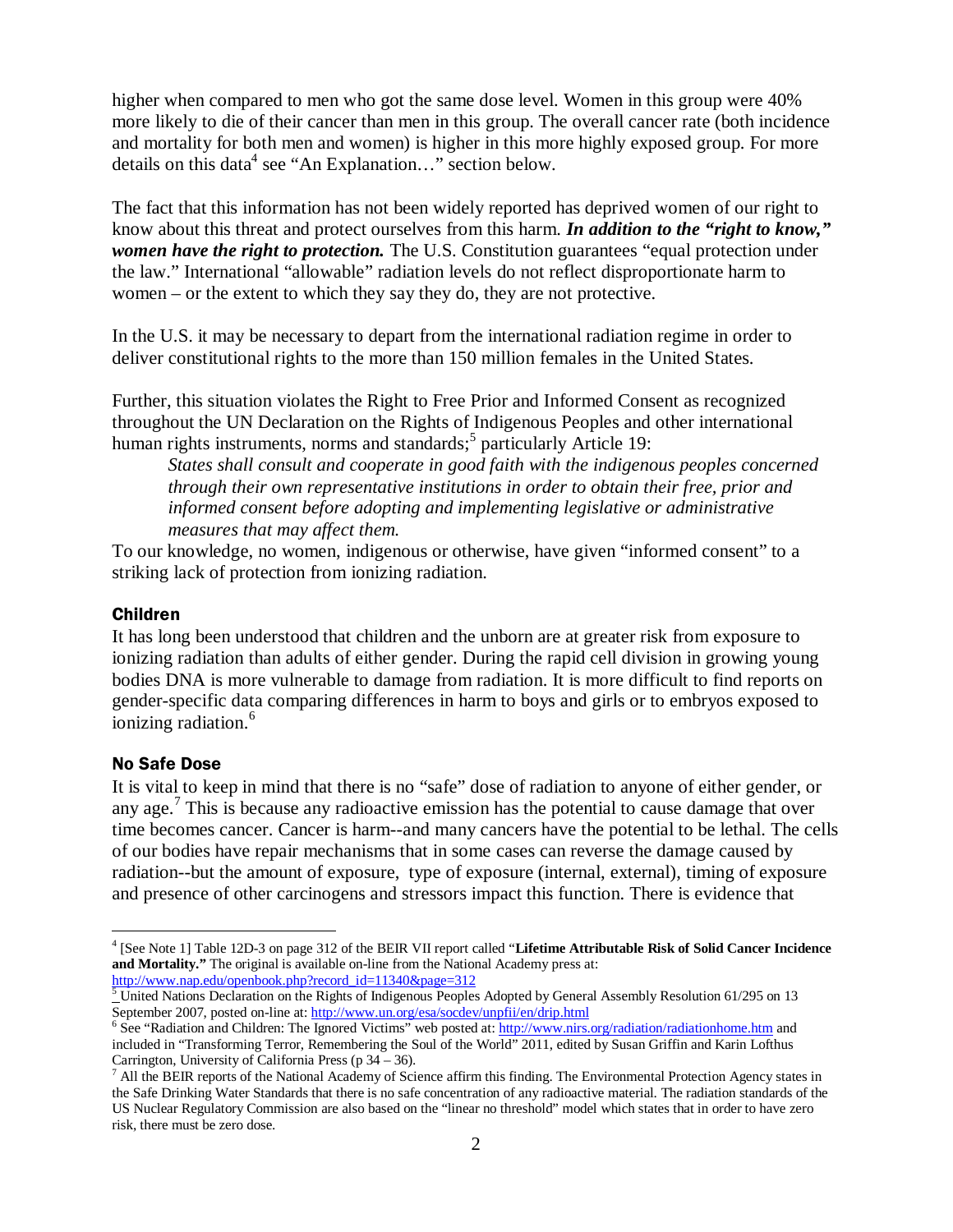individual bodies vary in capacity to carry out correct repair. It is not clear if there is a gender difference in the repair mechanism, but the NAS findings underscore that should be investigated.

### Not Only Cancer

Radiation harm includes not only cancer and leukemia, but reduced immunity and also reduced fertility, increases in other diseases including heart disease, birth defects including heart defects, other mutations (both heritable and not). When damage is catastrophic to a developing embryo spontaneous abortion or miscarriage of a pregnancy may result. $8$ 

### **Precaution**

*It is not clear whether further research is being done to unravel the basis for disproportionate radiation impacts on women; however, the Principle of Precaution dictates that we protect first, study second.* 

Increased harm to women is not fully understood but it is known that reproductive tissue is more sensitive to radiation damage, and females have a larger mass of reproductive tissues than males. There are multiple, complex factors that make reproductive tissue unique, and also multiple, complex modes of radiological damage. The Principle of Precaution dictates that protective action must be taken once a potential (in this case actual and ongoing) harm is identified. Research may follow, but precaution dictates that protective action not be postponed pending future research results.

### Radiation is a Privileged Pollutant

The world's radiation standards were originally developed to *allow exposure* rather than to prevent it. This makes sense given the historical context: the need for such regulation arose in the early  $20<sup>th</sup>$  Century when exposure to human-concentrated or human-generated radioactivity was rare. The Manhattan Project, the all-out national effort to develop the first atomic bombs, was one of the original "drivers" pushing the development of "permissible" radiation exposure levels. It is also the origin of assuming the individual receiving a radiation dose is a male--a Manhattan Project worker. With the advent of nuclear energy and the facilities that produce nuclear fuel and handle waste, these standards have become evermore generalized to a larger and larger public.

The current limits for most industrial radiation in the U.S. allow fatal cancer among members of the general public at a rate that is between 300--3000 times higher than the legal rate of harm from most other industrial hazards.

A hazardous industry has traditionally been defined as one that causes cancer in one individual in a million. The Environmental Protection Agency's goals for clean-up of contamination on industrial Super Fund sites is a risk of one in a million exposed getting cancer, with exceptions down to 1 cancer in 10,000 people exposed. The U.S. Nuclear Regulatory Commission now "allows" radiation levels to the general public that it projects would result in 1 *fatal* cancer in every 286 people (well, actually, adult men) exposed over a lifetime.<sup>9</sup> However, this is "apples" compared to "oranges." EPA regulations reference cancer incidence. NRC references deaths; if

<sup>|&</sup>lt;br>8 <sup>8</sup> Non-cancer health effects are documented in classic works of John Gofman, for instance Radiation and Human Health (Random House 1982) and digital documents available: http://www.ratical.org/radiation/overviews.html#CNR and Dr. Rosalie Bertell's

classic work "No Immediate Danger" Summer Town Books, 1986.<br><sup>9</sup> See the Expanded Policy Statement on Below Regulatory Concern of the US Nuclear Regulatory Commission published in the Federal Register in 1990.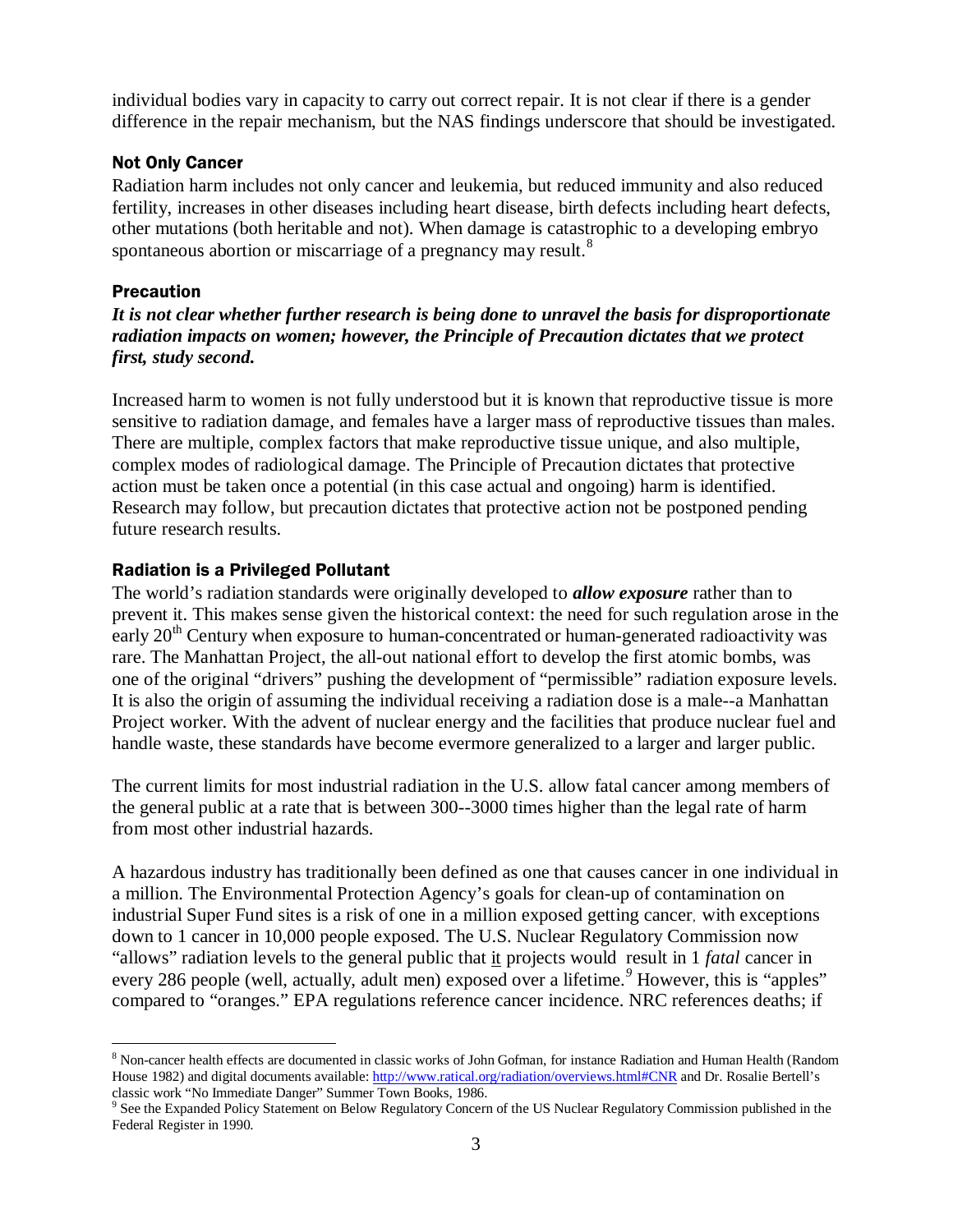non-fatal cancers were included by NRC, the comparison would be even "worse." We are less protected by NRC radiation standards than the regulation of other toxic hazards by EPA.

The NRC limit of 100 millirems a year is comparable to the NAS 100 millirad study level. NRC's risk assessment of 1 fatal cancer in every 286 exposed does not reflect the NAS findings that radiation at this level to women results in 1 fatal cancer in every 201 women. The NRC equation underestimates the risk to women by nearly 40%. Since NRC does not differentiate between men and women in its regulations, it does not regulate to specifically protect women. Thus women are not equally protected where such standards are in place.

Since 1992 there has been further relaxation of regulations: the amount of radioactivity legally released to the environment under NRC regulations has gone up, however the stated dose of radiation from those revised levels remains unchanged. This paradox is contrary to NRC's own principle that there is no safe level of radiation, which should dictate tightening, not the reverse.

Following is a more detailed presentation and deconstruction of the NAS report, additional commentary and a brief history of the regulation of radiation.

### An Explanation of NAS BEIR VII – TABLE 12D-3:

The balance of this paper will unfold the analysis of radiation's impact on women found in the U.S. National Academy of Sciences Biological Effects of Ionizing Radiation (BEIR) VII, Phase 2 report, *Health Risks from Exposure to Low Levels of Ionizing Radiation,* published by the National Academy Press in 2006.

Following is selected information from: Table 12D-3 on page 312 of the BEIR VII report called *Lifetime Attributable Risk of Solid Cancer Incidence and Mortality.<sup>10</sup>*

**Units:** Rads are a statement of the amount of radiation–and assumes, as NAS states, only radiation from external sources (X-rays, gamma rays). A millirad (mrad) is 1/1000 of a rad.

The table reports the impacts of *100 mrad per year over a lifetime* AND also *1 rad a year from age 18 – 64* (these are doses in addition to natural background radiation exposures). **The cancer rates are per 100,000 people exposed.** 

The 100 mrad level corresponds to the U.S. Nuclear Regulatory Commission's overall goal for members of the public (100 millirem a year). The higher 1 rad a year is in the range of occupational levels of radiation exposure (the US limit for workers is 5 times higher, 5 rems).

### **From BEIR VII,** Table 12D-3 **Lifetime exposure to 100 mrad:**

MALES – all cancers: incidence  $= 621$  in 100,000; this is the same as 1 in 161 (numbers simplified by this author) and deaths  $= 332$  in 100,000; this is the same as 1 in 302

 $10$  The original is available on-line from the National Academy press at: http://www.nap.edu/openbook.php?record\_id=11340&page=312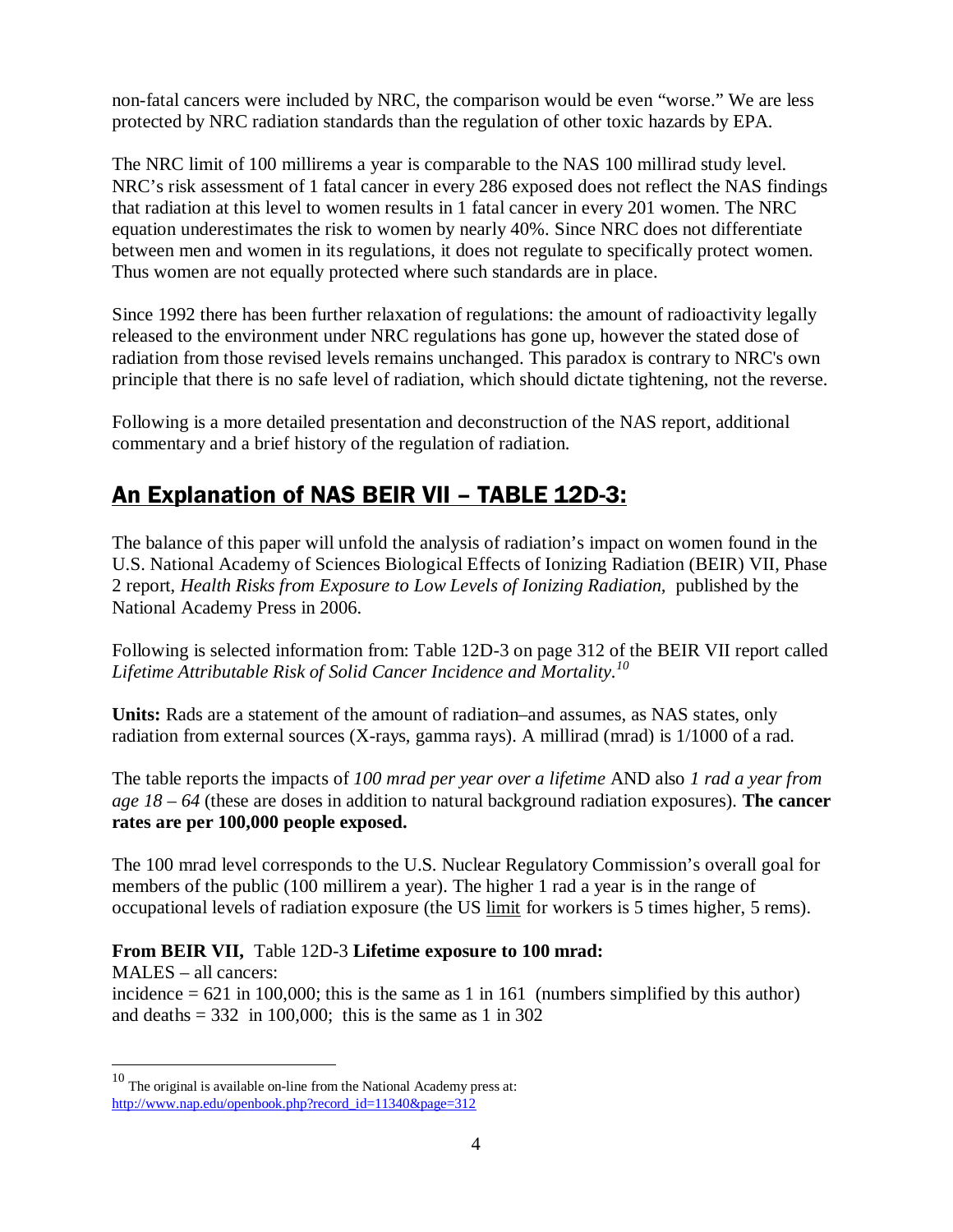FEMALES—all cancers:

incidence  $= 1019$  in 100,000; this is the same as 1 in 98 This cancer rate in females is 60% higher compared to the rate in males reported above and deaths  $= 497$  in 100,000; this is the same as 1 in 201 This cancer death rate in females is 50% higher than the cancer death rate in males reported above.

### **From U.S. Nuclear Regulatory Commission11:**

No differentiation for males v females, 70 year (lifetime) at 100 mrems/year (comparable to mrads if only consider external radiation) NRC states:

3.5 fatal cancers in every 1000 exposed; this is the same as 350 fatal cancers per 100,000 (to compare to the BEIR VII) and also the same as 1 fatal cancer in 286 people so exposed. (incidence is not reported)

The NRC generic assignment of risk of fatal cancer to both genders is a 42% under-report for women compared to the cancer death rate for females in the NAS findings above.

### **BEIR VII -- Annual exposure to 1 rad, for ages 18 – 64 [note: this radiation exposure is 10 times higher per year than the group above, but still only 1/5 of what nuclear workers can legally be exposed to per year]**

MALES – all cancers: incidence  $= 3059$  in 100,000; this is the same as 1 in 33 and deaths  $= 1700$  in 100,000; this is the same as 1 in 59

FEMALES – all cancers: incidence  $= 4295$  in 100,000; this is the same as 1 in 23 This cancer rate is 40% higher than the cancer rate in males reported above and deaths  $= 2389$  in 100,000; this is the same as 1 in 42 This cancer death rate is 40% higher than the cancer death rate in males reported above

### Commentary:

### Adding in Background Radiation

Federal agencies have repeatedly altered their assessments of how much "background" radiation people in the U.S. get on an annual basis.12 "Natural background" radiation refers to that received from terrestrial sources (primarily uranium and its decay progeny in rocks and earth) and non-terrestrial sources. The reported levels have stayed relatively constant at 80-100

 $11$  In 1990 the NRC published the Expanded Below Regulatory Concern policy, in which its assessment of risk from radiation was published. The NRC reports that in its view, 100 millirems a year for a lifetime results in 3.5 fatal cancers per 1000 people exposed--or 1 in 286 (with no designation of gender/age).<br><sup>12</sup> In 1990, the NRC stated that the average annual dose of radiation to a member of the public is in the range of 100 millirems a

year. Before 2000 this number was reassessed to 360 millirems year to reflect exposure to radon in indoor air and some manmade sources. It has never been clear whether either of these estimates reflected radiation from atmospheric nuclear weapons tests, or Chernobyl and other nuclear accidents. Dr Bertell reports that manmade radiation 'becomes' part of background after it has been in the environment for a year. In an eerie coincidence, in January 2011, US NRC "upgraded" annual radiation, including medical doses and more of other sources and places background at 620 millirems a year, just as another catastrophic release of radioactivity is occurring.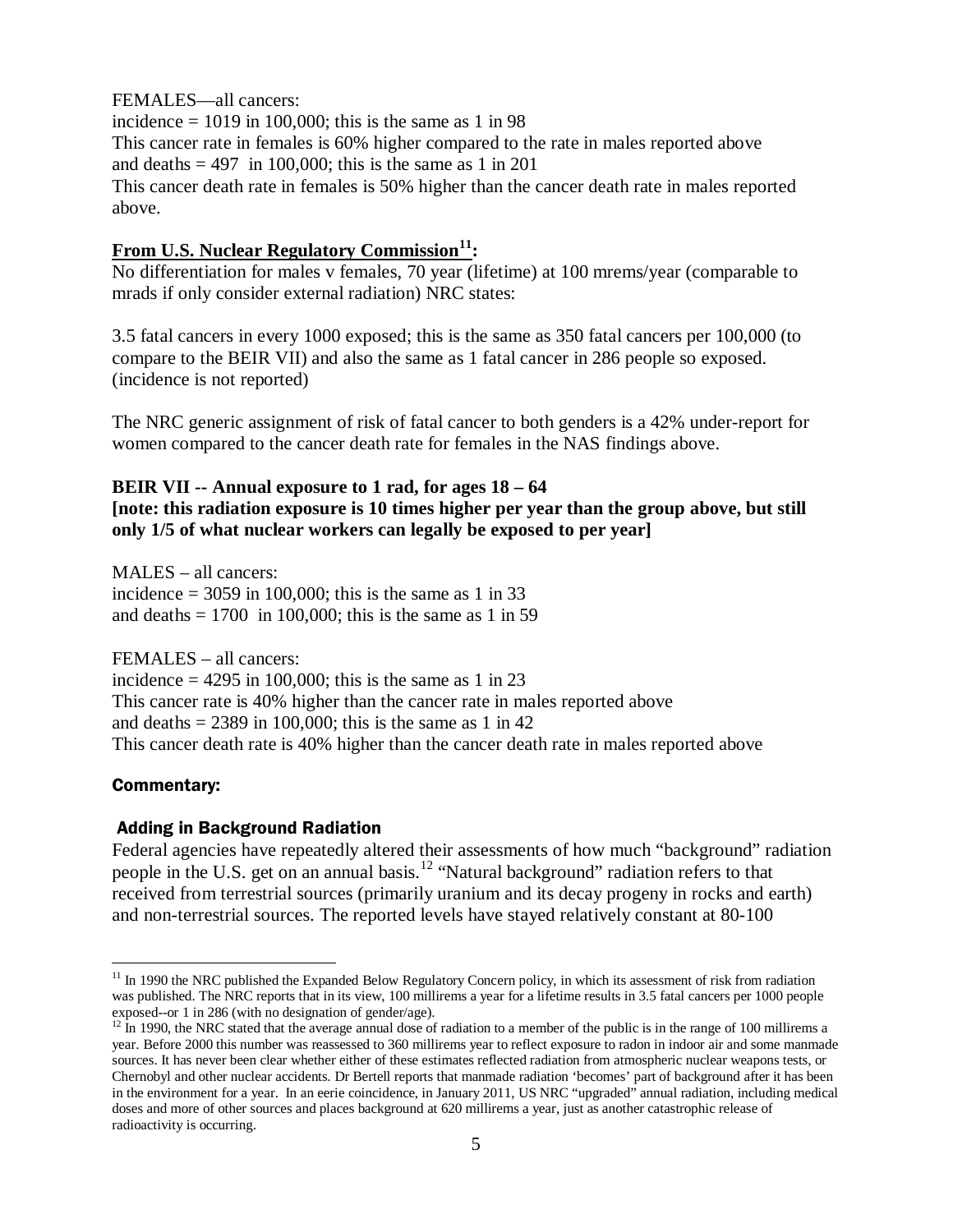millirems a year on average depending on elevation.<sup>13</sup> For purposes of this discussion, where only low-LET radiation from external sources is considered, a millirem and a millirad are effectively interchangeable. "natural radiation" results in "natural cancer."

Everything on Earth gets exposed to radiation; this "background" exposure is not uniform--so averages are used, but are not necessarily accurate. When radiation hits living tissue there is **always** the *potential* for damage that may lead to disease. This "natural" ionizing radiation is from cosmic rays from deep space, from the sun, from meteors, from elements that are part of Earth's crust and core that are taken up in the food chain, dissolved by water or spewed by volcanoes and spread by dust storms. At 100 millirems a year over a lifetime, this natural background radiation exposure is comparable to the 100 mrads that the NAS looked at. Background radiation is however, *an additional dose*. When doing research, it is assumed that the "control group" and the "study group" both get the same background radiation dose; therefore the "study group" who got the 100 mRad a year were in actuality receiving, on average, 200 mRad a year total radiation dose.

**All** radiation exposures from radioactivity that is released into our air and water from industrial energy production, military activities and all the accident sources are over and above the "naturally occurring background radiation" that comes with living on this planet. Thus, the NRC's legal dose of 100 mr/yr is on top of background, and constitutes a **doubling** (on average) of both the dose of radiation and risk of health consequences from radiation to the public.

Adding to the background dose does not change the rate of risk – but as dose goes up, so does harm. The dose/response (harm) relationship assumed by NAS (and NRC) is linear. When the dose doubles, so does the harm. Interpretation of the NAS data which reports both cancer incidence and cancer fatalities at two dose levels again opens the doors to many "apples vs oranges" vs "peaches and grapes" since it is not possible to completely factor the issues between a cancer which results in death and one which is survived. In addition, the linear model has been challenged by later, independent researchers who suggest, as the NAS data supports, a higher level of harm at the lower levels of radiation exposure.<sup>14</sup>

**Assuming the additive nature of exposure and harm at low doses, adding the natural radiation and natural cancer to the NAS "study group" results in one in 50 women getting cancer from radiation exposure, and one in 100 dying as a result.** This radiation dose (100 millirems/year "allowed" for industrial sources in addition to background) is precisely what the Nuclear Regulatory Commission sets as its overall regulatory goal for nuclear operations of its licensees.<sup>15</sup> While there is a cancer epidemic in the U.S., this level of harm<sup>16</sup> from legally "allowable" levels of radiation is stunning and worthy of our attention and action.

<sup>&</sup>lt;sup>13</sup> NRC currently states that about 15% of the 620 millirems – or 93 millirems – come from naturally occurring minerals on earth

combined with cosmic rays. See: http://www.nrc.gov/reading-rm/doc-collections/fact-sheets/bio-effects-radiation.html<br><sup>14</sup> See Gofman, John, 1990. Low-Dose Radiation, an Independent Analysis. CNR Books, Berkeley, CA<br><sup>15</sup> Th

<sup>&</sup>lt;sup>16</sup> Ionizing radiation regulation is demonstrably far less protective than the regulation of toxic chemicals where the allowable level of risk of fatal cancer is 1 in 100,000 or in some challenging SuperFund clean-ups, as high as 1 in 10,000. We have seen here that combined background, for which there is no option, plus only 100 mrads means that 1 in 50 women suffer cancer, and 1 in 100 die of it. That is a privilege by a factor of 1000.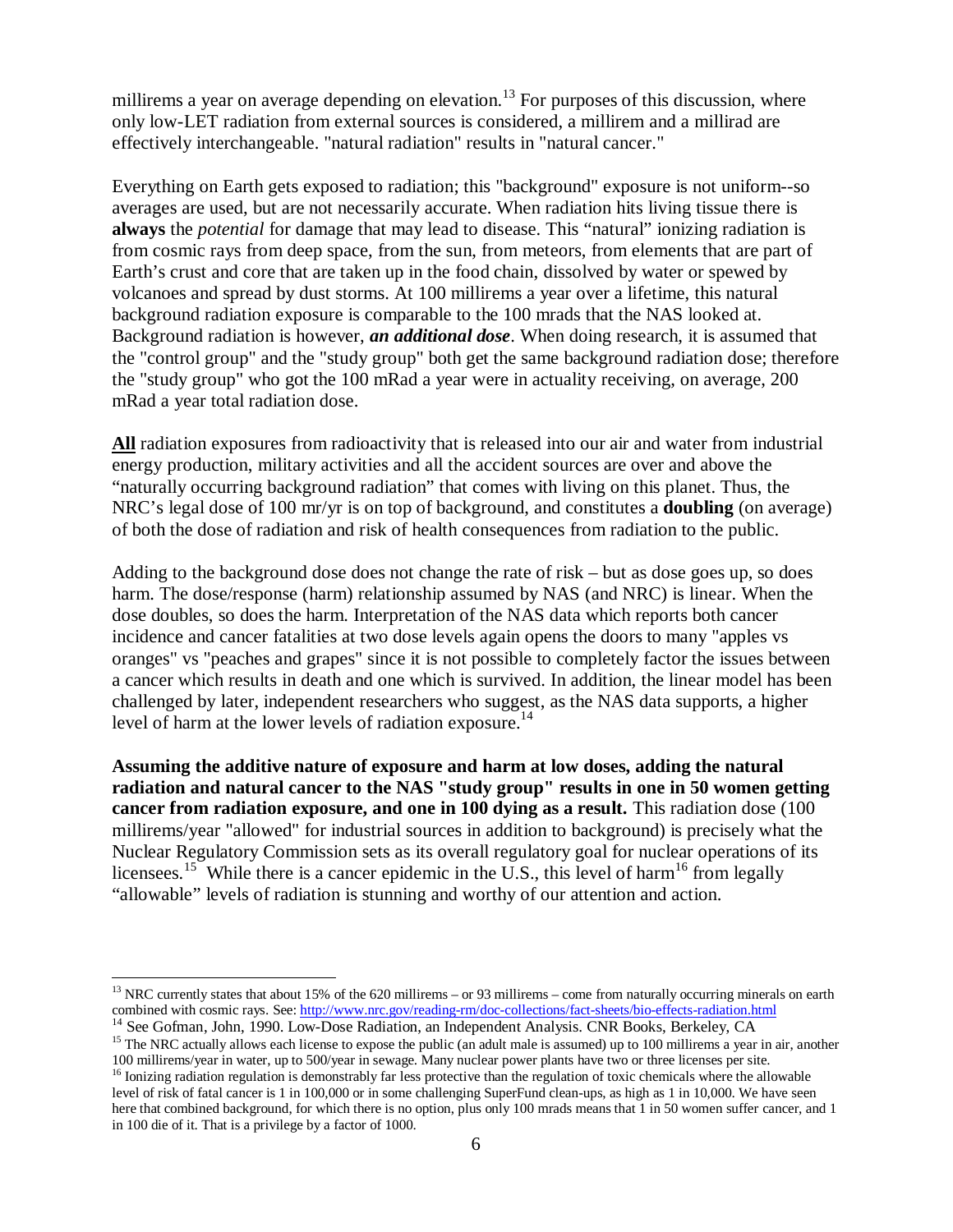### **Internal Exposure**

Radiation from radioactivity taken inside the body via inhalation, absorption and ingestion is substantially different than external exposure. The NAS work explicitly does not consider any internal dose. The survivors of the Atomic bombings of Hiroshima and Nagasaki are often cited (incorrectly) as basis for 20th Century regulation of radioactivity, are also not representative of the type of radiation most people today suffer. This group was primarily exposed to an intense flash of external radiation. It is nuclear accidents like the meltdown of Three Mile Island,  $17$  the explosion of Chernobyl<sup>18</sup> and now the explosions and meltdowns of Fukushima where food, air and water have become substantially contaminated and internal exposures result.

Many radioactive elements emit particles (alpha, beta, neutrons) that are called high-LET because they are traveling with a force which, combined with its greater mass may inflict greater damage to living tissue than an X-ray. Lab studies show that an alpha particle may cause as much as 1000 times greater damage to a cell than an X-ray<sup>19</sup>. Internalized radiation also results in higher doses since every internal emission absorbed, at zero distance to the impacted tissues, will cause radiation impact for as long as it is in the body, and may concentrate in the most vulnerable areas, such as gonads or bone marrow.



The image (left) of tissue damaged by alpha particles originating from a plutonium particle embedded in the lung of an ape is from a photograph by Robert Del Tredici. (Photo used by permission)

When alpha and beta particle exposures from radioactive substances that have found their way inside the body are included the overall risk factors may or may not change,  $^{20}$  but the

assessment of the radiation dose itself does change. The European Committee on Radiation Risk report of  $2003<sup>21</sup>$  discusses this in detail. This explication is based on the NAS which explicitly does not include doses from internal sources.

### History of Radiation Standard Setting22

The first standards (in the 1920s) for exposure to ionizing radiation were developed to limit the exposure of physicians. A committee of the International Association of Radiologists dedicated

<sup>&</sup>lt;sup>17</sup> Wing, Steven, et al 1997."A Reevaluation of Cancer Incidence Near Three Mile Island: The Collision of Evidence and Assumptions." Environmental Health Perspectives, page 52 - 57, Vol 105, No 1 January 1997. This study showed that people were harmed by radiation released during the core melt at Three Mile Island and that previous publications failed to have a strong scientific basis.<br><sup>18</sup>There is a large body of web-posted information about the Chernobyl accident, see for instance:

http://www.nirs.org/c20/c20us.htm. Maps of the deposition of contamination have been produced by several sources. A recent animation of the cesium release is available (caution this is a LARGE file): http://zerodegreeburn.com/chernobyl/film\_nuage\_web.swf<br><sup>19</sup> Many radiation research papers are cited in "No Such Thing as a Safe Dose of Radiation" posted:

http://www.nirs.org/factsheets/nosafedose.pdf . See footnote 8 as well as additional reference section.<br><sup>20</sup> Dr John Gofman did a meticulous reanalysis of the data from the survivors of Hiroshima and Nagasaki nuclear atta

Gofman found that the assumption of a straight-line dose response may not be accurate at the low end of the graph--in other words, low doses per unit of exposure are MORE harmful than higher ones. In fact the NAS findings do not dispute this insofar as the higher dose group has a slightly lower risk of fatal cancer than the lower dose group. Gofman's work was published: *Radiation-Induced Cancer from Low-Dose Exposure: An Independent Analysis*. Committee for Nuclear Responsibility, Inc. 1990:18-16, 18-18. Isbn 0-932682-89-8.<br><sup>21</sup> The Executive Summary of the ECRR report is posted:  $\frac{http://www.euradcom.org/2003/execsumm.htm}{22}$  Much of this section is text provided by Dr. Rosalie Bertell, who witnessed these events. It is